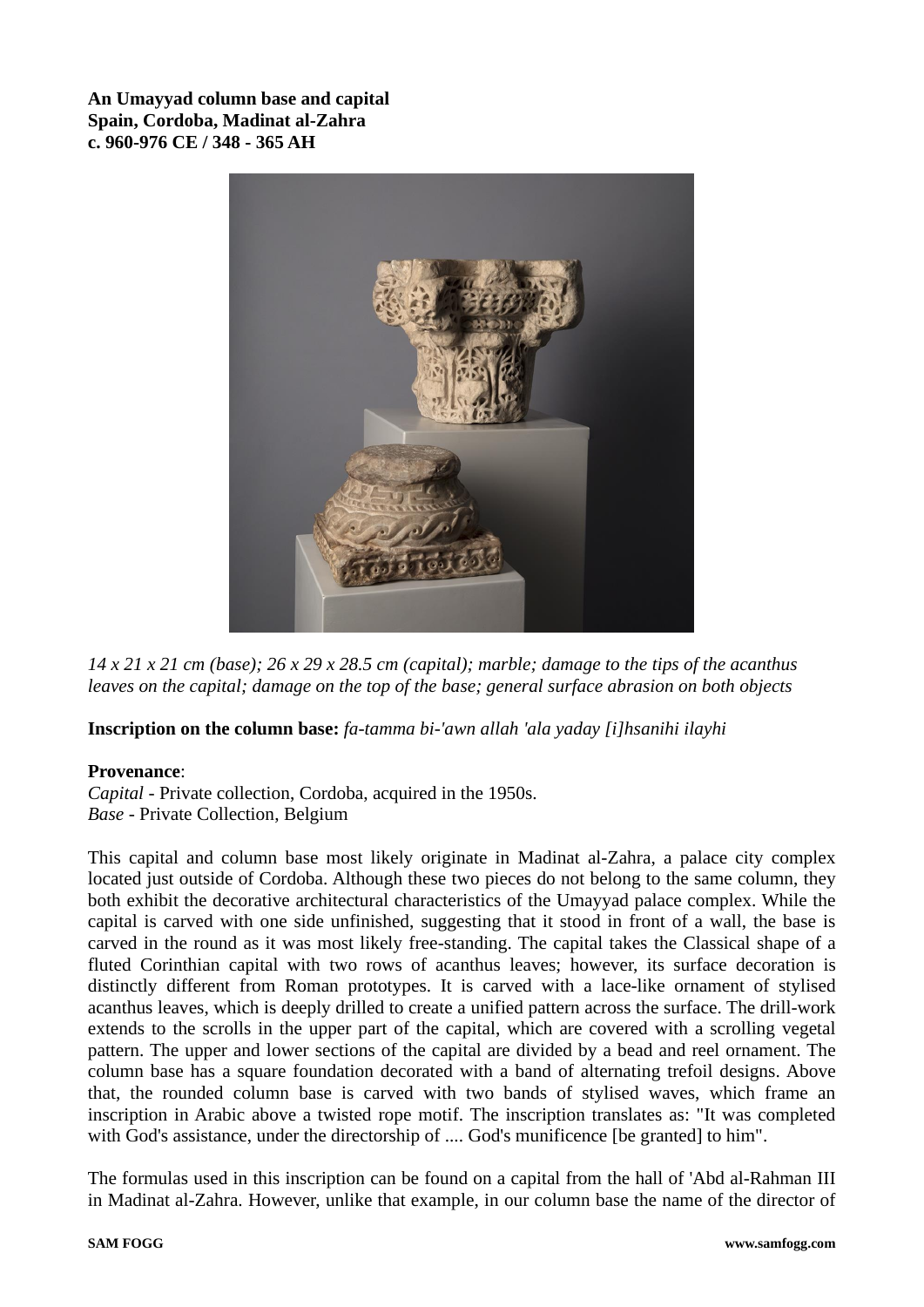the project is not included, and the ordering of the formulas is slightly different. <sup>1</sup> Both this and the differences in calligraphic style suggest that the column base originates from elsewhere in the complex. The more simplified style of carving and calligraphy relates closely to the base and head of a column also from Madinat al-Zahra but made during the reign of al-Hakam II and dated between 967-976 (fig. 1).<sup>2</sup> It is possible that the artisan who carved the inscription on our column copied it from earlier examples without fully understanding the text, which resulted in the slightly garbled order. Sheila Blair has pointed to mistakes in Umayyad carving on a column base in Madinat al-Zahra as well as in ivory boxes, demonstrating that this would not be an isolated example.<sup>3</sup>

The rich embellishment on the capital is also characteristic for capitals that were made during the for the Madinat al-Zahra. These densely decorated architectural sculptures would have been scored in the workshop but all of the detailed carving and drill-work would have been completed in situ. Analogous examples survive across several museums and private collections, including the Museum of Islamic Art, Berlin, the Met Cloisters, and a superb capital in the Kuwait National Museum (figs.  $2 - 3$ ). Just as the bases, the capitals vary in quality and size, depending on the significance of their placement within the city complex of Madinat al-Zahra.

Madinat al-Zahra, which translates as 'shining city', was the vast palace-city complex built by the Spanish Umayyad Caliph 'Abd al.Rahman III as his capital of al-Andalus, located to the west of Cordoba. Further extensions to the palace were made by his son and successor al-Hakam II (r. 961- 976), and our sculptures can be dated to this reign. The palace complex was built as a symbol of Umayyad power on the Iberian Peninsula, displaying influences from Syria, as well as local traditions and Roman survivals. Its artistic and architectural heritage represents the culmination of luxury and culture in early medieval Europe. However, its status was short-lived, and the complex fell into disuse after the death of al-Hakam II. It was sacked in 1010 in the political turmoil that engulfed al-Andalus in the so-called Ta'ifa Period (1009-1106).

Today, the city survives only as an archaeological site (fig. 4) but we get a glimpse of the richness of this lost city from these surviving architectural fragments that showcase virtuoso carving and the visionary agenda for the city. These remnants of Madinat al-Zahra stand as a testament to an era of strong Islamic influence that was the basis for the subsequent flowering of art in medieval Spain.

## **Literature**

Jenkins, Marilyn. *Islamic Art in the Kuwait National Museum. The al-Sabah Collection*. London, 1983. Rosser-Owen, Mariam. *Islamic Arts from Spain*. V&A Publishing: London, 2010. Dodds, Jerrilynn D. *Al-Andalus: The Art of Islamic Spain*. MET: New York, 1992.

<sup>1</sup> *Madinat al-Zahra, El Salon de 'Abd al-Rahman III,* Cordoba, 1995.

<sup>2</sup> *Les Andalousies de Damas a Cordoue*, exhibition catalogue, Paris, 2001, nos. 78a-b, p. 107

<sup>&</sup>lt;sup>3</sup> Sheila Blair, "What the Inscriptions Tell Us: Text and Message on the Ivories from al-Andalus", in Journal of the David Collection, Volume 2,1 (pp. 78-79 & fig. 42).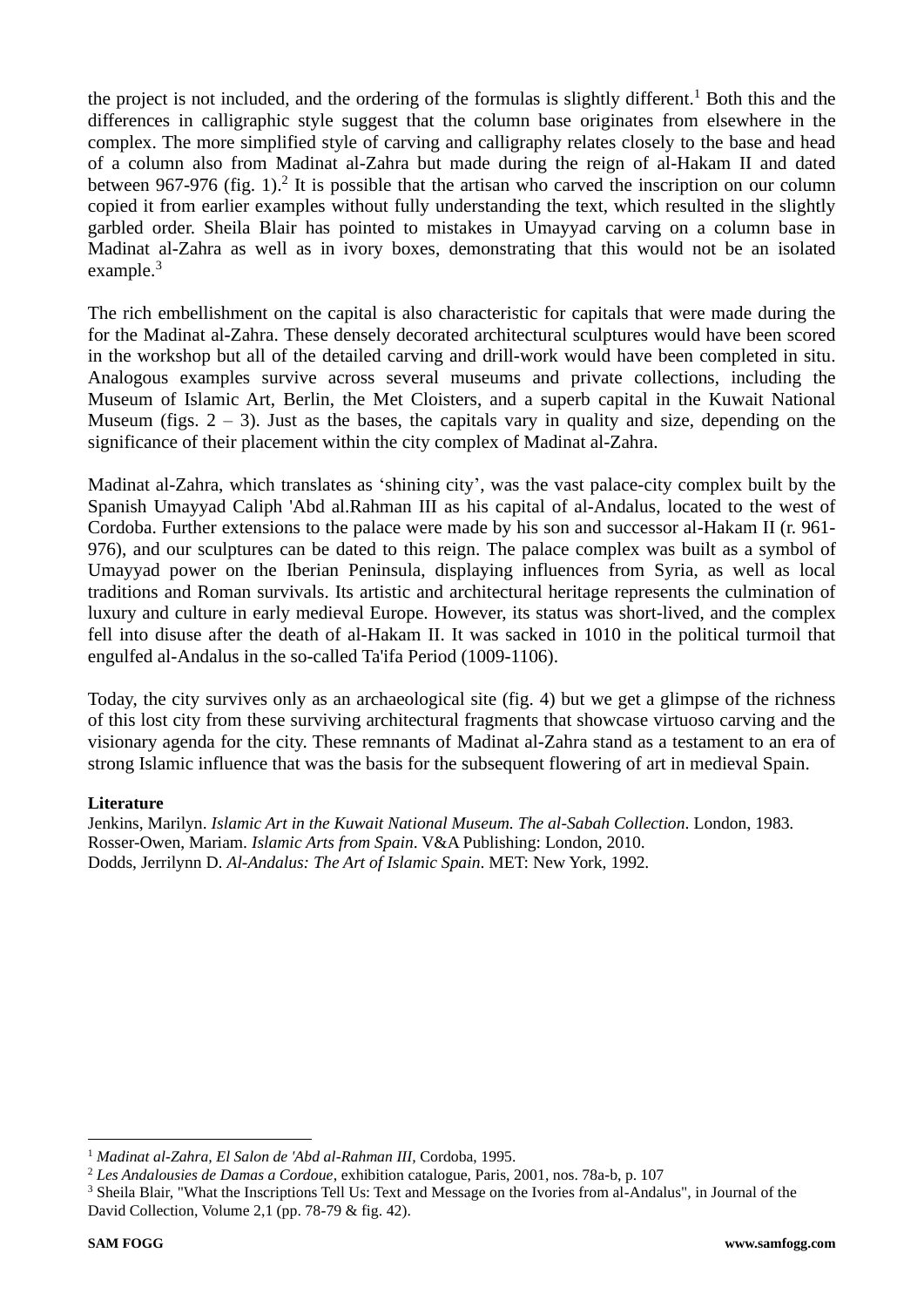

Fig. 1 Column Base from Madinat al-Zahra Spain, Madinat al-Zahra c. 967-976 Archaeological Museum, Cordoba



Fig. 2 Capital Spain, Madinat al-Zahra c. 960 The Cloisters 25.120.509